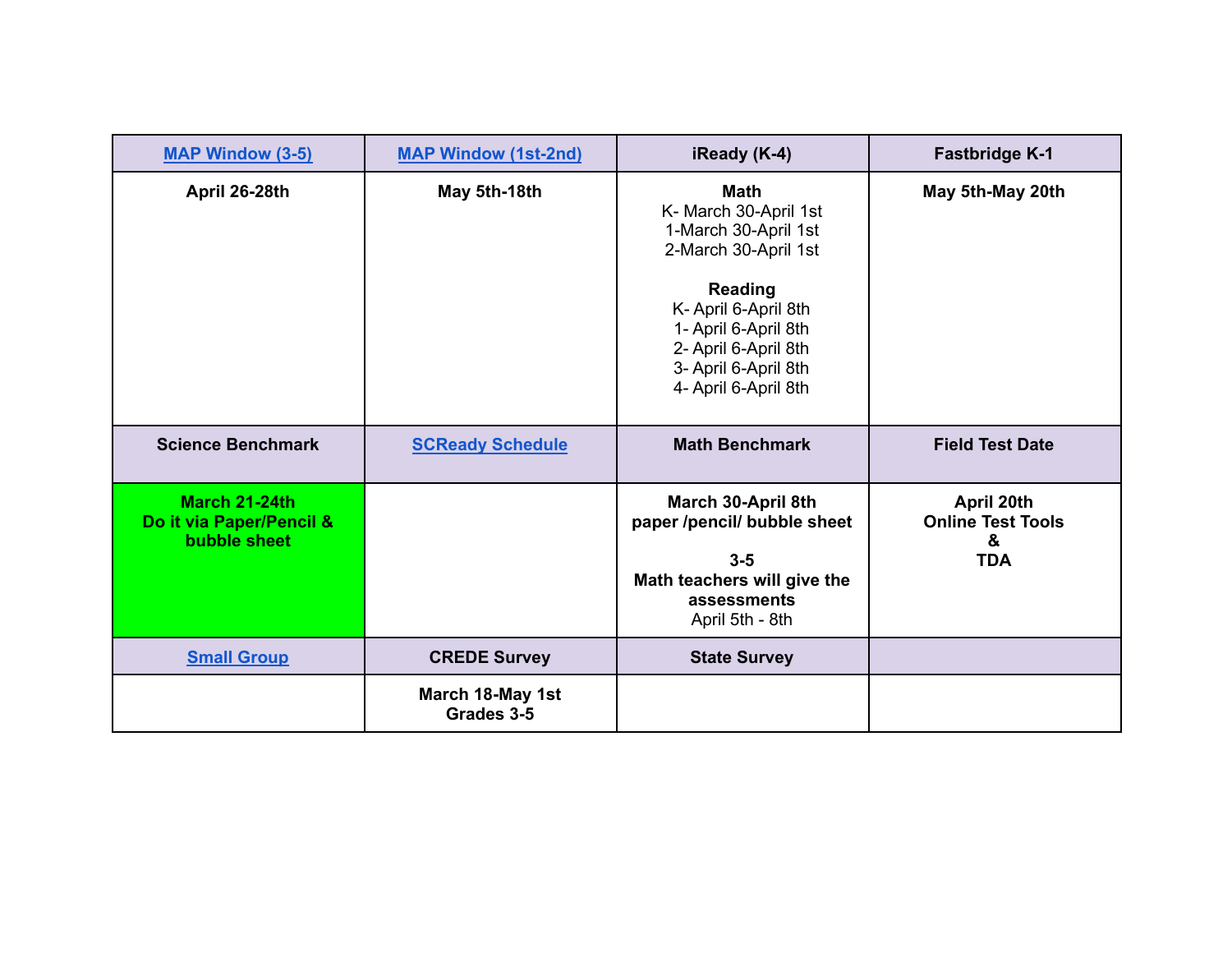<span id="page-1-0"></span>

| <b>Third-Fifth Grade MAP Schedule</b>      |                                                                                               |                                                    |                                              |                                             |                                                        |                                                              |            |
|--------------------------------------------|-----------------------------------------------------------------------------------------------|----------------------------------------------------|----------------------------------------------|---------------------------------------------|--------------------------------------------------------|--------------------------------------------------------------|------------|
| <b>Tuesday, April 26th</b>                 |                                                                                               |                                                    |                                              |                                             |                                                        |                                                              |            |
| Gann                                       | <b>McCormack</b><br><b>McCanick</b><br>Norton<br>Stedjan<br><b>Busch</b><br>Lipscomb<br>Lopez |                                                    |                                              |                                             |                                                        |                                                              |            |
| <b>Testing:</b><br>Gann's HR<br><b>ELA</b> | Testing:<br>Stedjan's HR<br>Math                                                              | Testing:<br>McCormack's<br><b>HR</b><br><b>ELA</b> | Testing:<br>Norton's HR<br>Enrichment        | Testing:<br>McCanick's<br><b>HR</b><br>Math | Testing:<br>Lopez's HR<br>Math<br>$\frac{1}{2}$ Busch  | Testing:<br>Lipscomb HR<br><b>ELA</b><br>$\frac{1}{2}$ Busch | N/A        |
|                                            | <b>Wednesday, April 27</b>                                                                    |                                                    |                                              |                                             |                                                        |                                                              |            |
| Gann                                       | Stedjan                                                                                       | <b>McCormack</b>                                   | <b>Norton</b>                                | <b>McCanick</b>                             | <b>Busch</b>                                           | Lipscomb                                                     | Lopez's    |
| Testing:<br>Stedjan's HR<br><b>ELA</b>     | Testing:<br>Gann's HR<br>Math                                                                 | Testing:<br>Norton's HR<br><b>ELA</b>              | Testing:<br>McCanick's<br>HR.<br>Enrichment  | Testing:<br>McCormack's<br>HR<br>Math       | Testing:<br>Lipscomb HR<br>Math<br>$\frac{1}{2}$ Busch | Testing:<br>Lopez's HR<br><b>ELA</b><br>$\frac{1}{2}$ Busch  | N/A        |
| <b>Thursday, April 28</b>                  |                                                                                               |                                                    |                                              |                                             |                                                        |                                                              |            |
| Gann                                       | Stedjan                                                                                       | <b>McCormack</b>                                   | <b>Norton</b>                                | <b>McCanick</b>                             | <b>Busch</b>                                           | Lipscomb                                                     | Lopez's HR |
| N/A                                        | N/A                                                                                           | Testing:<br>McCanick's<br><b>HR</b><br><b>ELA</b>  | Testing:<br>McCormack's<br>HR.<br>Enrichment | Testing:<br>Norton's HR<br>Math             | N/A                                                    | N/A                                                          | N/A        |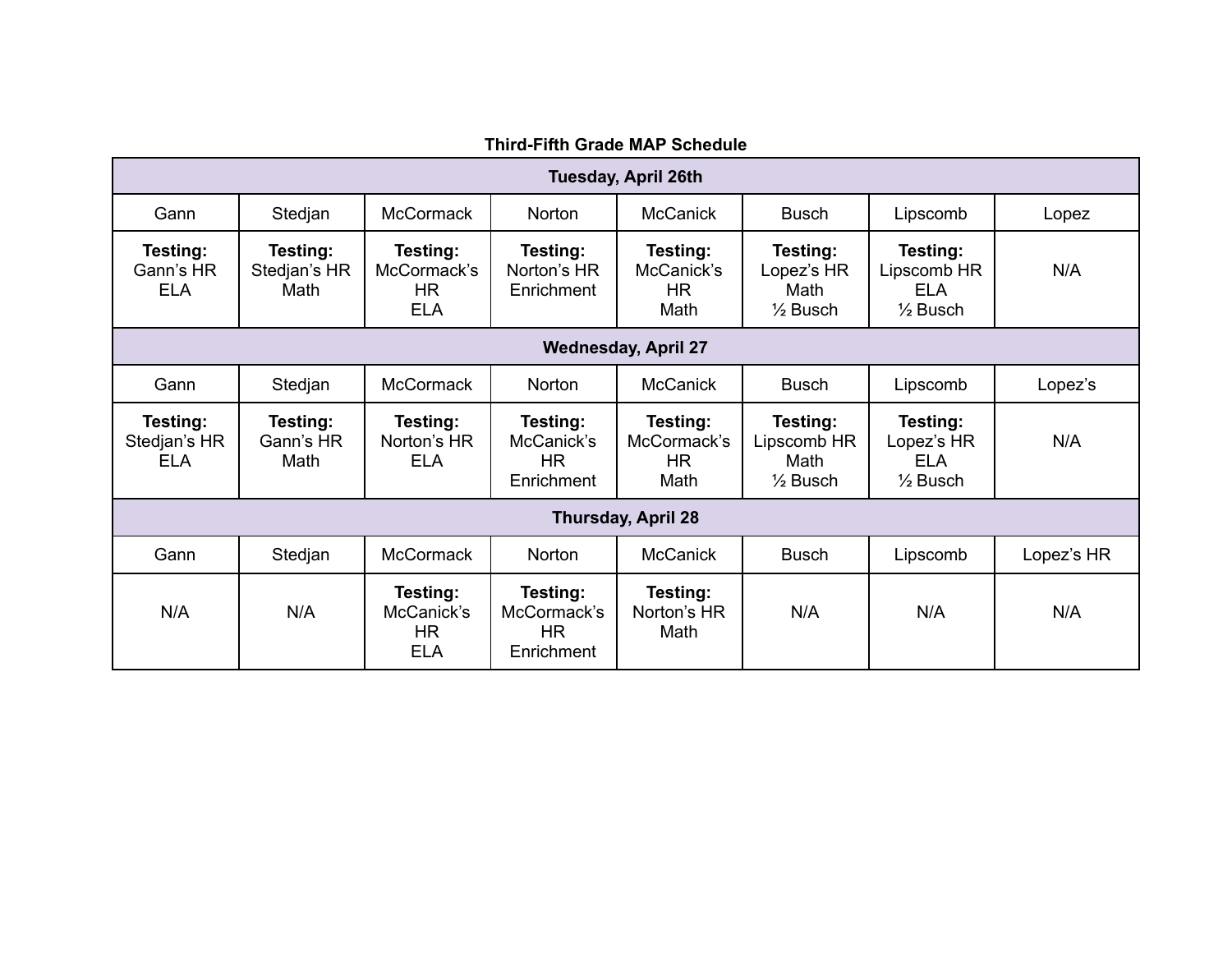<span id="page-2-0"></span>

| vSCReady Schedule                          |                                                  |                                                                       |                                                |                                                                     |                                                                            |                                                              |              |
|--------------------------------------------|--------------------------------------------------|-----------------------------------------------------------------------|------------------------------------------------|---------------------------------------------------------------------|----------------------------------------------------------------------------|--------------------------------------------------------------|--------------|
| May 5, 2022 - ELA Day 1 (TDA)              |                                                  |                                                                       |                                                |                                                                     |                                                                            |                                                              |              |
| Gann<br>Testing:<br>Gann's HR<br>ELA Day 1 | Stedjan<br>Testing:<br>Stedjan's HR<br>ELA Day 1 | <b>McCormack</b><br>Testing:<br>McCormack's<br><b>HR</b><br>ELA Day 1 | Norton<br>Testing:<br>Norton's HR<br>ELA Day 1 | <b>McCanick</b><br>Testing:<br>McCanick's<br><b>HR</b><br>ELA Day 1 | <b>Busch</b><br>Testing:<br>Lopez's HR<br>ELA Day 1<br>$\frac{1}{2}$ Busch | Lipscomb<br>Testing:<br>Lipscomb's<br><b>HR</b><br>ELA Day 1 | Lopez<br>N/A |
|                                            |                                                  |                                                                       |                                                | <b>Bookmark small groups</b>                                        |                                                                            |                                                              |              |
|                                            |                                                  |                                                                       |                                                | <b>May 6, 2022 -Science</b>                                         |                                                                            |                                                              |              |
| Gann                                       | Stedjan                                          | <b>McCormack</b>                                                      | Norton                                         | <b>McCanick</b>                                                     | <b>Busch</b>                                                               | Lipscomb                                                     | Lopez        |
| N/A                                        | N/A                                              | Testing:<br>McCormack's<br><b>HR</b><br>Science                       | Testing:<br>Norton's HR<br>Science             | Testing:<br>McCanick's<br><b>HR</b><br>Science                      | N/A                                                                        | N/A                                                          | N/A          |
|                                            |                                                  |                                                                       |                                                | <b>Bookmark small groups</b>                                        |                                                                            |                                                              |              |
| May 9, 2022- Makeup Testing                |                                                  |                                                                       |                                                |                                                                     |                                                                            |                                                              |              |
| <b>Details</b>                             |                                                  |                                                                       |                                                |                                                                     |                                                                            |                                                              |              |
| May 10, 2022- ELA Day 2/ Math              |                                                  |                                                                       |                                                |                                                                     |                                                                            |                                                              |              |
| Gann                                       | Stedjan                                          | McCormack                                                             | Norton                                         | <b>McCanick</b>                                                     | <b>Busch</b>                                                               | Lipscomb                                                     | Lopez        |
| Testing:                                   | Testing:                                         | Testing:                                                              | N/A                                            | Testing:                                                            | Testing:                                                                   | Testing:                                                     | N/A          |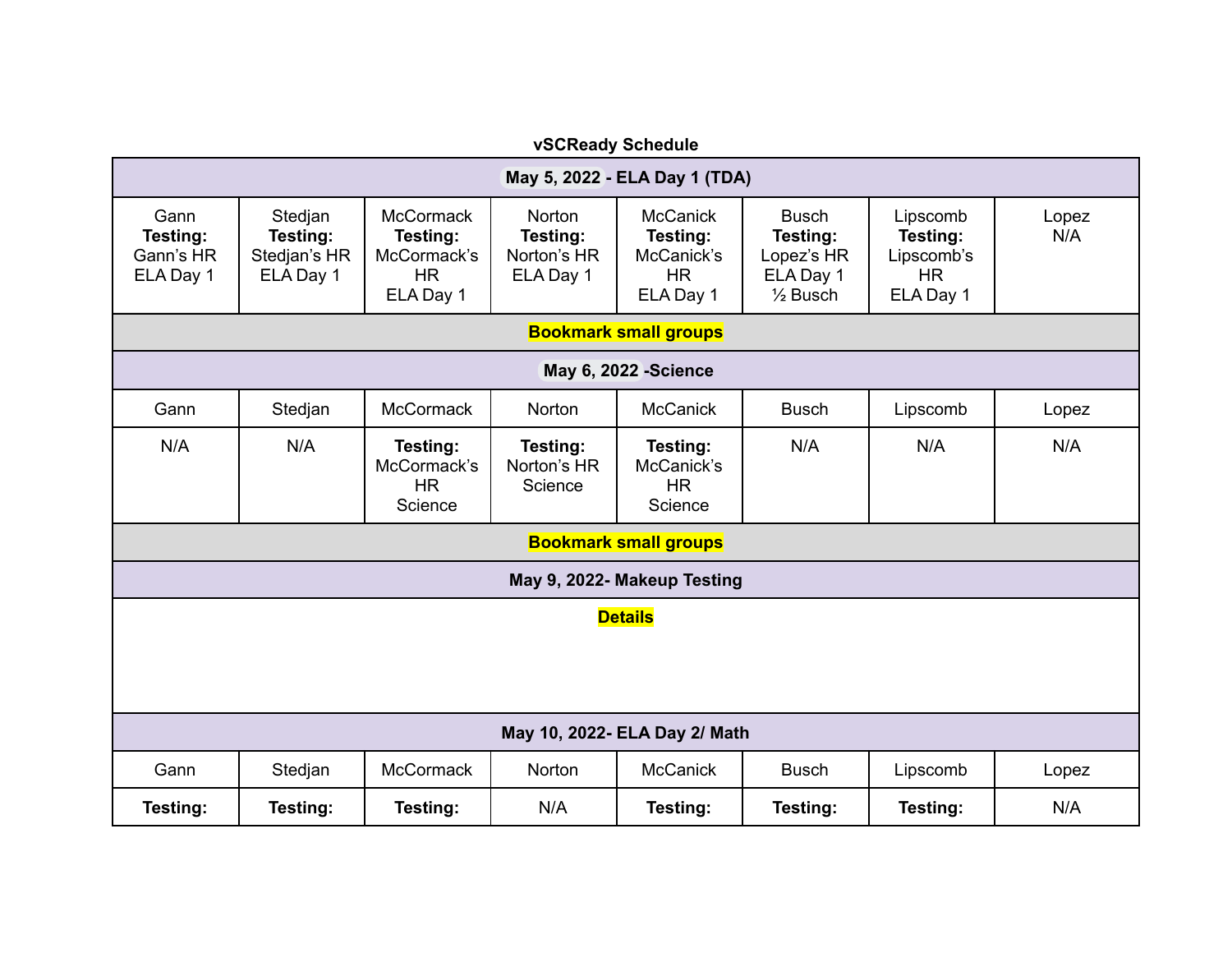| Gann's HR<br>ELA Day 2                                                           | Stedjan's HR<br>Math          | McCormack's<br><b>HR</b>             |        | McCanick's<br><b>HR</b>                      | Lopez's HR<br>Math                                                 | Lipscomb's<br>HR.                                          |         |
|----------------------------------------------------------------------------------|-------------------------------|--------------------------------------|--------|----------------------------------------------|--------------------------------------------------------------------|------------------------------------------------------------|---------|
|                                                                                  |                               | ELA Day 2                            |        | Math                                         | $\frac{1}{2}$ Busch                                                | ELA Day 2<br>$\frac{1}{2}$ Busch                           |         |
|                                                                                  |                               |                                      |        | <b>Bookmark small groups</b>                 |                                                                    |                                                            |         |
|                                                                                  |                               |                                      |        | May 11, 2022- ELA Day 2/ Math                |                                                                    |                                                            |         |
| Gann                                                                             | Stedjan                       | <b>McCormack</b>                     | Norton | <b>McCanick</b>                              | <b>Busch</b>                                                       | Lipscomb                                                   | Lopez's |
| Testing:<br>Stedjan's HR<br>ELA Day 2                                            | Testing:<br>Gann's HR<br>Math | Testing:<br>Norton's HR<br>ELA Day 2 | N/A    | Testing:<br>McCormack's<br><b>HR</b><br>Math | Testing:<br>Lipscomb's<br><b>HR</b><br>Math<br>$\frac{1}{2}$ Busch | Testing:<br>Lopez's HR<br>ELA Day 2<br>$\frac{1}{2}$ Busch | N/A     |
|                                                                                  |                               |                                      |        | <b>Bookmark small groups</b>                 |                                                                    |                                                            |         |
| May 12, 2022- ELA Day 2/ Math                                                    |                               |                                      |        |                                              |                                                                    |                                                            |         |
|                                                                                  | <b>McCormack</b>              | Norton                               |        | <b>McCanick</b>                              |                                                                    |                                                            |         |
| N/A<br>Testing:<br>Testing:<br>McCanick's HR<br>Norton's HR<br>ELA Day 2<br>Math |                               |                                      |        |                                              |                                                                    |                                                            |         |